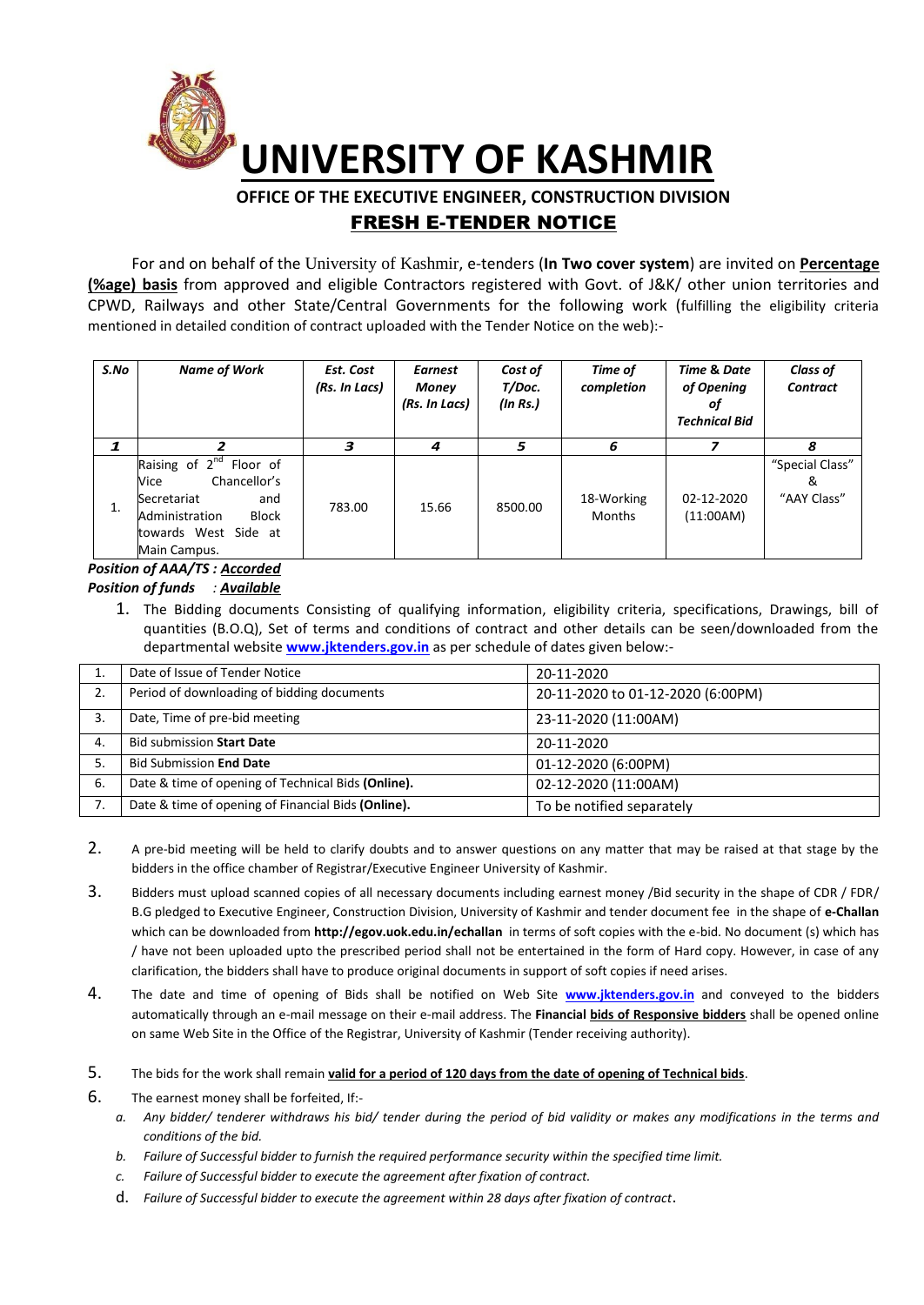## **7. Instruction to bidders regarding e-tendering process.**

- 7.1. Bidders are advised to download bid submission manual from the "Downloads" option as well as from "Bidders Manual Kit" on website [www.jktenders.gov.in](http://www.jktenders.gov.in/) acquaint bid submission process.
- 7.2. To participate in bidding process, bidders have to get 'Digital Signature Certificate (DSC)' as per Information Technology Act-2000. Bidders can get digital certificate from any approved Vendor.
- 7.3. The bidders have to submit their bids online in electronic format with digital Signature. No bid will be accepted in physical form.
- 7.4. Bids will be opened online as per time schedule mentioned in Para-1.

## **Note: - Scan all the documents on 100 dpi with black and white option.**

8. The department will not be responsible for delay in online submission due to any reasons.

## *A) Scanned Copy of PAN Card /Valid GSTIN No.*

# *B) Latest GST Clearance Certificate form GST-3B.*

- 9. Bidders are advised not to make any change in BOQ (Bill of Quantities) contents. In no case they should attempt to create similar BOQ manually.
- **10. Price escalation and Taxes:-** The rates quoted by the bidder in terms of (%age) Percentage (Excess/Less) shall be deemed to include price escalation and all taxes including CGST and SGST up to completion of the work, unless otherwise specified. Deduction on account of taxes shall be made from the bills of the contractor on gross amount of the bill as per the rates prevailing at the time of recovery. **The quoted percentage (%age) should preferably be in fractional form in order to minimize concurrence of similar quoted rates/Percentage.**

| 11. Bidders are advised to use "My Documents" area in their user on JK Tendering portal to store such |  |
|-------------------------------------------------------------------------------------------------------|--|
| documents as are required.                                                                            |  |

| S. No | Name of                                                                                                                                             | Advertis | Financial<br><b>Turnover</b>                                                                                                                                                                                                                                     | Similar Nature of                                                                                                                                                                                                                                                                                                                                                                                                                                                                                                                                         | Remar                  |
|-------|-----------------------------------------------------------------------------------------------------------------------------------------------------|----------|------------------------------------------------------------------------------------------------------------------------------------------------------------------------------------------------------------------------------------------------------------------|-----------------------------------------------------------------------------------------------------------------------------------------------------------------------------------------------------------------------------------------------------------------------------------------------------------------------------------------------------------------------------------------------------------------------------------------------------------------------------------------------------------------------------------------------------------|------------------------|
|       | Work as per NIT                                                                                                                                     | e d      | required                                                                                                                                                                                                                                                         | works as Contractor                                                                                                                                                                                                                                                                                                                                                                                                                                                                                                                                       | $\boldsymbol{k}$ s     |
|       |                                                                                                                                                     | Amount   |                                                                                                                                                                                                                                                                  |                                                                                                                                                                                                                                                                                                                                                                                                                                                                                                                                                           |                        |
|       |                                                                                                                                                     | in lacs. |                                                                                                                                                                                                                                                                  |                                                                                                                                                                                                                                                                                                                                                                                                                                                                                                                                                           |                        |
| 1.    | $2^{nd}$<br>Raising of<br>Floor of Vice<br>Chancellor's<br>Secretariat and<br>Administration<br>Block<br>towards<br>Side at<br>West<br>Main Campus. | 783.00   | condition of<br>As per<br>contract<br>Average Annual<br>Financial<br>Turnover<br>should be at least 50%<br>of the Advertised Cost<br>of each work during the<br>immediate Last Five<br>Financial<br>consecutive<br>$(2015-16)$<br>Years<br>to<br>$2019 - 2020$ . | The<br>$1_{\odot}$<br>Contractor<br>shall<br>upload certificate/s<br>from<br>the<br>appropriate<br>authority of having<br>successfully<br>completed<br>$(a)$ single similar<br>of<br>nature<br>work<br>not less than 80%<br>of Advertised Cost<br>or<br>similar<br>$(b)$ two<br>nature of works<br>of value not less<br>60%<br>$\sigma$ f<br>than<br>Advertised Cost or<br>$(c)$ three similar<br>nature of works<br>not less than 40%<br>of Advertised Cost<br>work.<br>A11<br>each<br>amounts in $(a)$ $(b)$<br>$&$ (c) are rounded<br>off to a nearest | Two<br>cover<br>system |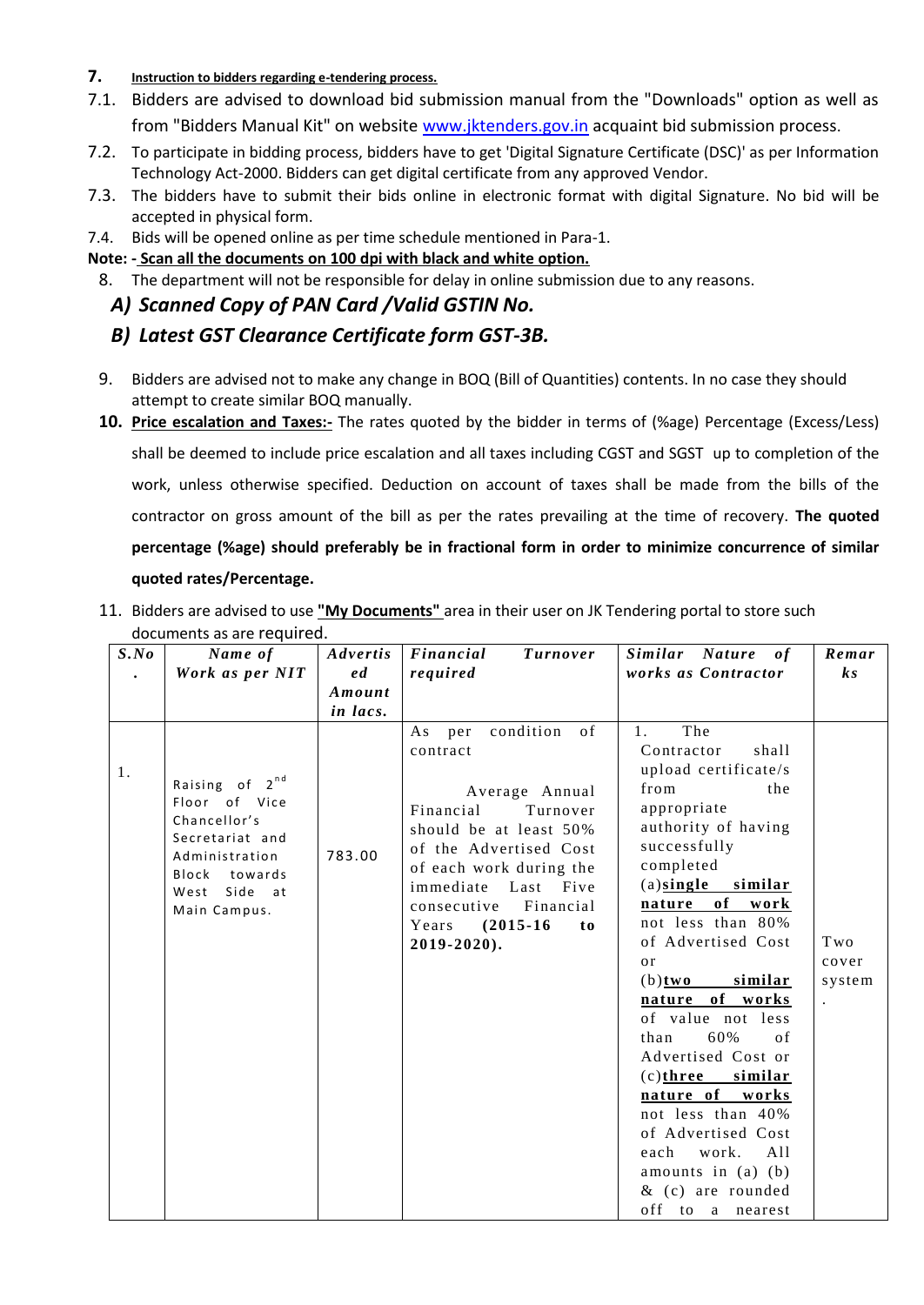| convenient<br>full      |  |
|-------------------------|--|
| figure                  |  |
| executed<br>and         |  |
| completed<br>during     |  |
| the last<br>$5 - years$ |  |
| ending<br>previous      |  |
| day of last date of     |  |
| submission of the       |  |
| bid. A Successful       |  |
| completion              |  |
| certificate shall be    |  |
| submitted by the        |  |
| participating           |  |
| bidder duly issued      |  |
| and signed by the       |  |
| competent               |  |
| authority,              |  |
| indicating              |  |
| Allotment No, Nit       |  |
| No, Allotted Cost,      |  |
| Completion<br>Cost      |  |
| $(Excess$ if<br>any     |  |
| whether approved        |  |
| Competent<br>b y        |  |
| Authority), D.O.S,      |  |
| D.O.C.                  |  |

**12. Bid Capacity Applicable for the works costing more than Advertised cost.** 

**13**. Bidders who meet the minimum qualification criteria will be qualified only if their bid capacity is more than the total value of advertised amount. The available bid capacity will be calculated as under:-

| Year Before  | <b>Multiplying factor</b> |
|--------------|---------------------------|
| One          | 1.08                      |
| Two          | 1.16                      |
| <b>Three</b> | 1.25                      |
| Four         | 1.36                      |
| Five         | 1.46                      |
| Six          | 1.58                      |
| Seven        | 1.71                      |

### *Assessed Available Bid Capacity = (A x N x M - B), Where*

 $A =$  Maximum value of Civil Engineering works executed in any one year during the last Five years.

 (Updated to the current price level @8% per annum) taking into account the completed as well as works in progress.

 $N =$  Number of years prescribed for completion of the works for which bids are invited.

 $M=2.5$ 

 $B =$  Value at current price level of the existing commitments and on-going works to be completed during the next years (Period of completion of the works for which bids are invited).

### **14. Qualification Information:**

- **14.1** Report of financial standing of bidder such as profit and loss statement, Balance sheet & Auditors report, ITR/TDS of last 05 financial years.
- **14.2** Availability (either owned or leased or hired) of key items of contractor's equipment essential for carrying out the works

| S.No. | Type of equipment | <b>Nos</b> |
|-------|-------------------|------------|
| 1.    | Tipper            | 02         |
| 2.    | Excavator         | 01         |
| 3.    | Lift Mixer        | 01         |
| 4.    | Mixer             | 02         |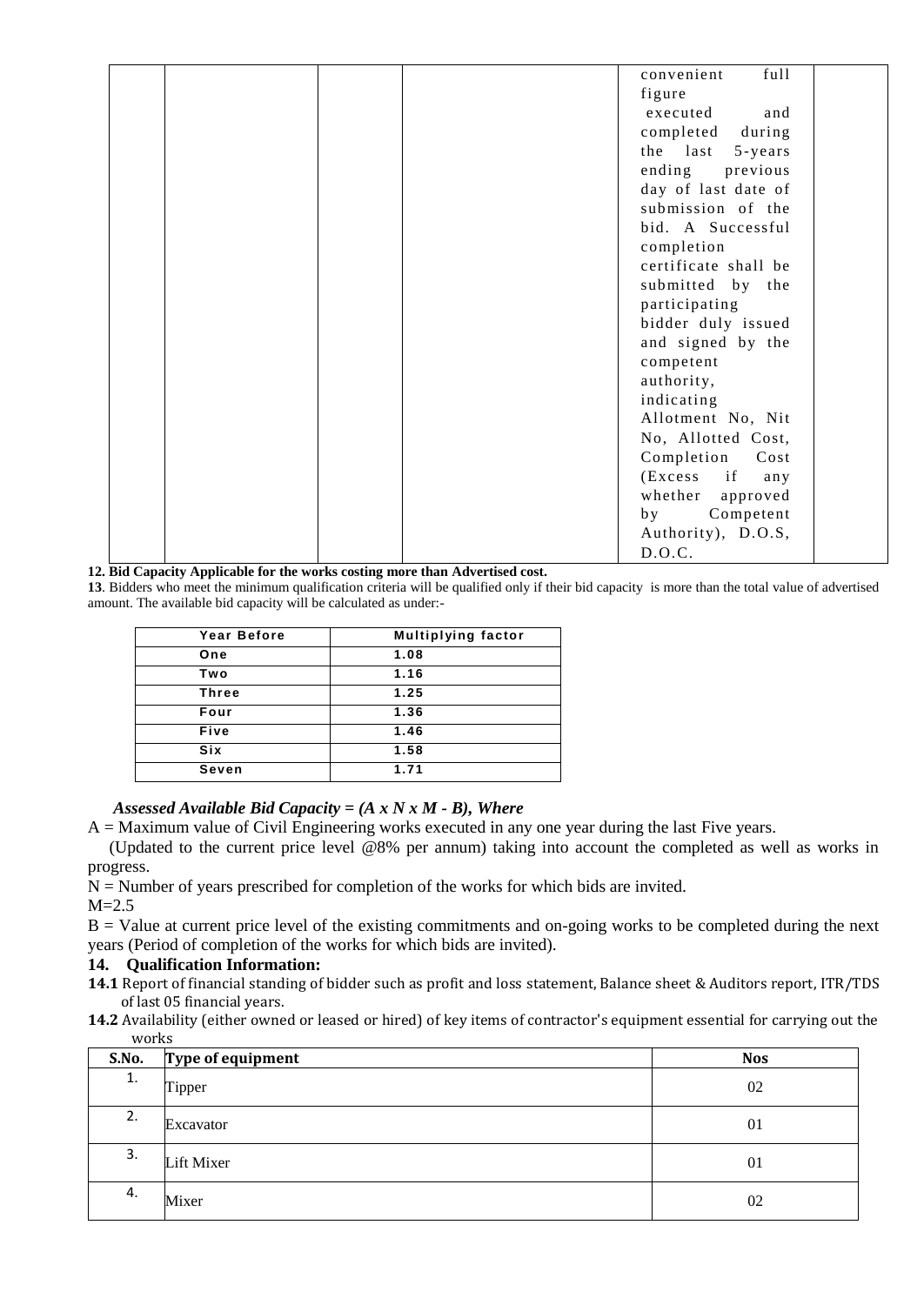| 5.  | Vibrator                                                             | 04         |
|-----|----------------------------------------------------------------------|------------|
| 6.  | Generator                                                            | 01         |
| 7.  | <b>Welding Machine</b>                                               | 01         |
| 8.  | Dewatering Pump 100 mm                                               | 01         |
| 9.  | Water resistant shuttering ply                                       | $1000$ Sqm |
| 10. | Field Test Lab. (with all the testing equipment for quality control) | 01         |

*14.3 Qualifications and experience of key personnel required for administration and execution of the contract with bio-data*.

| S.No. | <b>Personnel</b>               | Qualification                | Nos. |
|-------|--------------------------------|------------------------------|------|
|       | Civil Engineer                 | Degree Holder/Diploma holder |      |
|       | <b>Works Supervisor</b>        | $I.T.I/10+2$                 |      |
|       | Engineering Lab.<br>Technician | I.T.I                        |      |

**15** .Evidence of access to line (s) of credit and availability of other financial resources/facilities [ten percent (10%) of proposed contract value certified by bankers **(Scheduled / Nationalized Bank) for the work.**

**16.** Proposed programme ( schedule and Bar charts).

**17**. Information regarding Value at current price level of the existing commitments and on-going works to be completed during the next years (Period of completion of the works for which bids are invited).

### **17.1 Undertakings/ affidavit:-**

- a. Authority to seek references from Bidders bankers.
- b. That the bidder would be able to invest a minimum of 15% of Contract Value.
- c. Information regarding any litigation current or during the last five years, in which the bidder is involved, the parties concerned and disputed amount.
- d. That the bidder is not black listed/debarred by any Govt. or Semi-Govt. Departments from participation in tendering.
- e. That bid will remain valid for a period of one hundred and twenty (120) days from the date of opening of Technical bids.
- f. Affirming that the information submitted by the bidder with the bid  $\ell$  supporting documents is true  $\&$ correct to the best of his knowledge and belief.
- **18. Note**:-Even though the bidders meet the above qualifying criteria, they are subject to be disqualified if they have made misleading or false representation in the forms, statements and attachments submitted in proof of the qualification requirement and/or record of poor performance such as abandoning the works, not properly completing the contract, inordinate delays in completion, litigation history, or financial failures etc and/or participated in the previous bidding for the same work and has quoted unreasonably high bid prices and could not furnish rational justification to the employer.
- 19. The bidder at his own responsibility and risk should visit and examine the site of work and its surroundings before submission of bid.
- 20. Non attendance of pre-bid meeting will not be cause of disqualification of the bidder.
- 21. All documents relating to the bid shall be in the English Language.

22.The material shall be of standard quality i.e.

- I. Cement = AMBUJA/ACC/JK Cements/Max or equivalent.
- **II.** Steel= TATA/Jindal /SAIL or equivalent **of fe500 grade**
- 23. All Key Construction Material shall have to be arranged by the Contractor Strictly as per Specifications with the approval of EIC.

### 24. **General Conditions of Contract:-**

24.1. The date of start of the work shall be reckoned within one week from the date of issuance of LOI/Contract allotment as the case may be.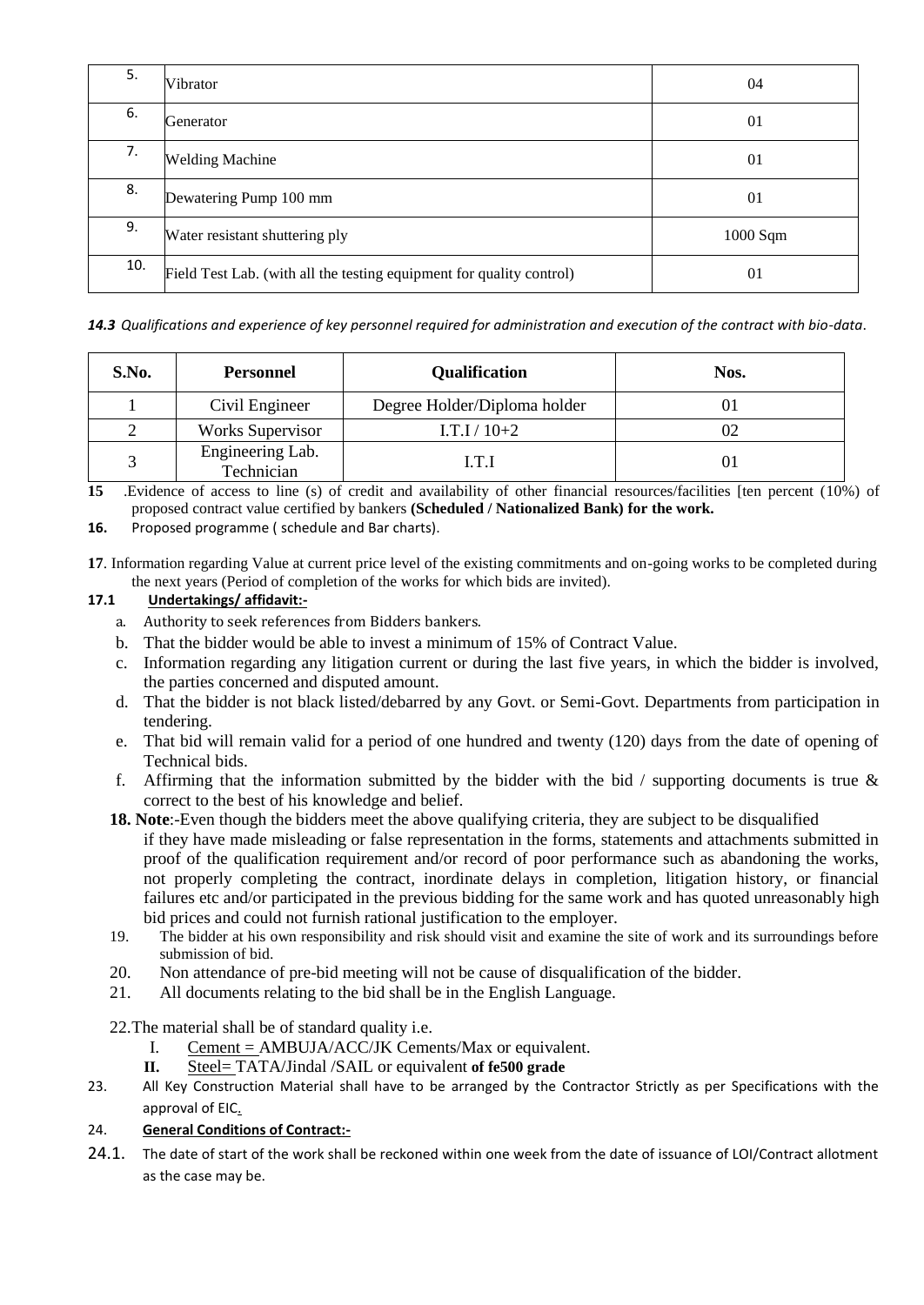- 24.2. **Penalty for delay in completion:-**In case of delay in completion of work beyond stipulated period of completion, caused by the contractor Rs 2000 per day (Two Thousand per day) subject to the maximum of (2.00 %) Two percent of the Completion cost shall be imposed.
- 24.3. **Time extension:-**Suitable time extension shall be granted in case of increase in scope of work and in the event of delay beyond control of contractor to be determined by the department.
- 24.4. **Advance Payments**:-No mobilization advance/equipment advance shall be paid unless otherwise specified in the SBD.
- 24.5. **Secured Advance**:- No Secured advance shall be paid unless otherwise specified.
- 24.6. **Retention Money: -** 4% (2% Retention money/Bill Deposit deducted from each running/final bill) of the successful contractor shall be released after Successful completion of DLP.2% CDR Shall be released after the Completion of work.
- 24.7. **Schedule of Payment:-**The payment schedule shall be fixed after award of contract in favour of successful bidder, on the basis of availability of funds and value of work executed, shall be determined by the Engineer.
- 24.8. **Amendment of bidding document:-**Before the deadline for submission of bids the employer may modify the bidding documents by issuing Addenda.
- 24.9. The tender receiving authority reserves the right to accept or reject any tender or all tenders without assigning any reason thereof.
- 24.10. **Unbalanced Bid:-** In case bid of the lowest bidder is found unbalanced, the successful bidder shall have to produce additional performance security in shape of CDR/FDR/BG within (10) days after opening of price bids, as per following break-up:-

| S. No | Percentage of unbalance bid viz., advertised cost on<br>account of Low rates | <b>Additional</b><br>Performance<br>Security |
|-------|------------------------------------------------------------------------------|----------------------------------------------|
| 1.    | Upto and including 15% below                                                 | Nil                                          |
| 2.    | Greater than 15% upto and including 20% below                                | 5%                                           |
| 3.    | Greater than 20% upto and including 25% below                                | 10%                                          |
| 4.    | Greater than 25% upto and including 30% below                                | 15%                                          |
| 5.    | Greater than 30% below                                                       | 20%                                          |

Additional security shall be released after Virtual completion of the work.

In case the %age Percentage (Excess) quoted by the contactor over the bill of quantities is found higher than the estimated rate, then contractor will be called for negotiation of rate or will be allotted on the basis of calculations made as per book of analysis of rates CPWD keeping in view the present market rates.

- 24.11. **Restoration of work:-** On completion of contract the contractor shall be responsible to remove all un-used material and restore all work in its original position at his own cost.
- 24.12. **Traffic regulations:-**The contractor is bound to adhere to traffic regulations as is applicable from time to time and ensure arrangements of smooth regulation of traffic during execution of work.
- 24.13. **Arbitration:-** The arbitration shall be conducted in accordance with the arbitration procedure stated in the J&K conciliation and Arbitration Act No:-xxxv of 1997 issued vide SRO No:-403 vide Notification of J&K Govt., "Law Department" 11th December-1997.
- *24.14.* **Defect Liability period**:- The DLP shall be Calculated from the date of certified completion of work and period shall be 18- months. *The defects noticed in the work during execution or D.L.P. shall be corrected by the Contractor within the length of time specified by the Engineer. If the contractor does not correct the defects pertaining to D.L.P. to the satisfaction of the Engineer within the time specified, the Engineer will assess the cost of having the defects corrected and contractor will pay this amount on correction of defects.*  **Safety:-** The contractor shall be responsible for safety of all activities at site of work.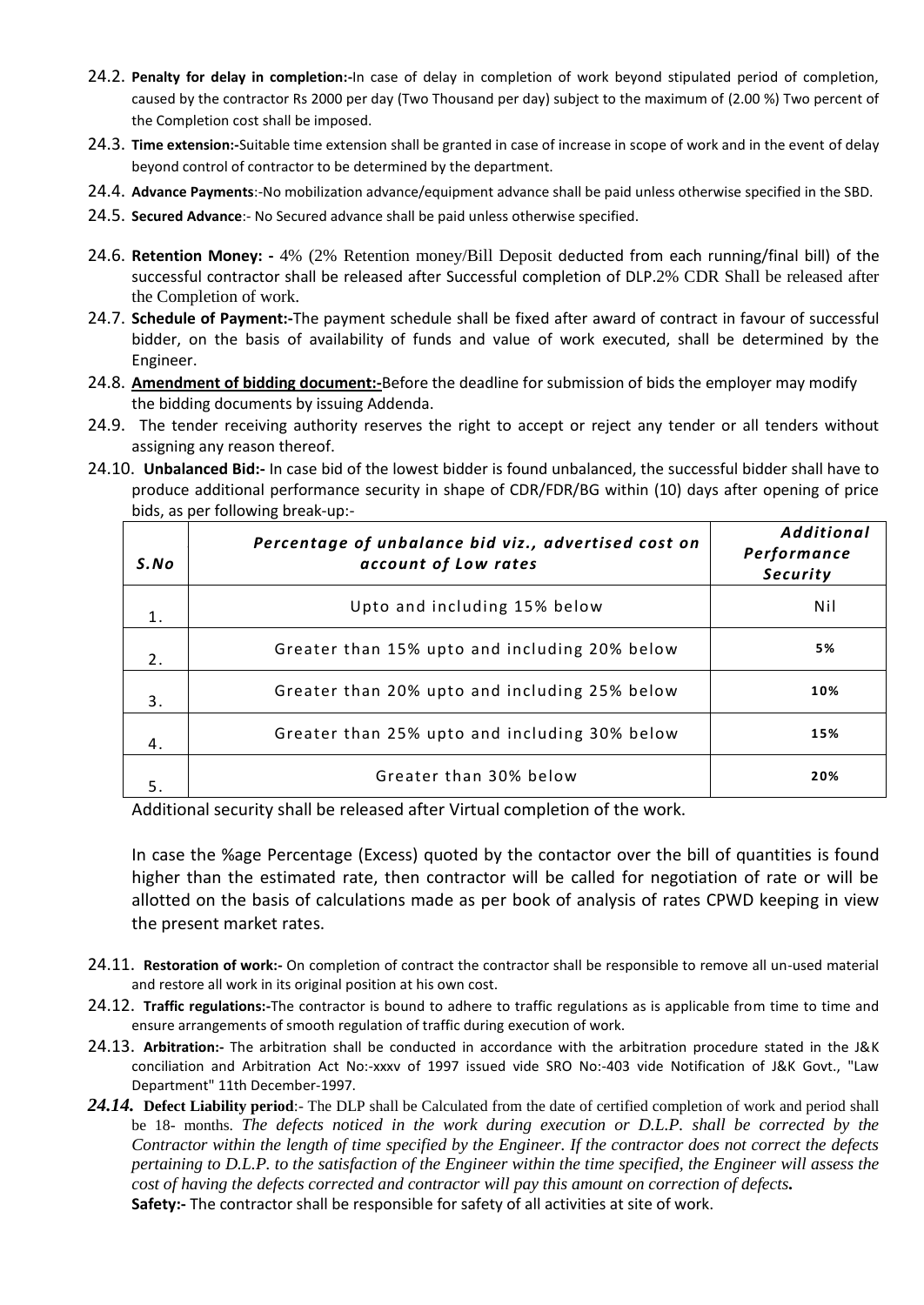- 24.15. **Discoveries**:- Anything of historical or other interest or of significant value unexpectedly discovered on the site shall be the property of the Govt.
- 24.16. **Tests**:-The contractor shall be solely responsible for carrying out the mandatory tests required for the quality control at his own cost.
- 24.17. **Termination**:- The employer may terminate the contract if the contractor causes a fundamental breach of the contract.

## **25. Fundamental breach of contract will include:-**

- 25.1. Continuous stoppage of Work for a period of 30 days without authorization of Engineer in-charge.
- 25.2. *Contractor is declared bankrupt.*
- *25.3. Any evidence of involvement of contractor in corrupt practices.*
- *25.4. Contractor delays the completion of work beyond stipulated time of completion.*
- *25.5. Pursuant to the process of termination of defaulted contract, the employer reserves the right to invite fresh tender for the balance work at the risk and cost of defaulting contractor.*
- *25.6. If in case contractor failed to start /complete the work, within the stipulated time period, his CDR/Earnest Money/Additional Deposit shall be forfeited after termination of the contract. Besides, defaulting contractor shall be debarred from taking works in University of Kashmir at least for two year.*
- 25.7. Major Labour Laws applicable to establishment engaged in building and other construction Work:-
- *25.8. Workmen compensation act 1923.*
- *25.9. Payment of Gratuity Act 1972.* 
	- *26.0. Employees P.F. and Miscellaneous Provision Act 1952.*
	- *26.1 Maternity Benefits Act 1951.*
	- *26.2 Contract Labour (Regulation & Abolition) Act 1970.*
	- *26.3 Minimum Wages Act 1948.*
	- *26.4 Payment of Wages Act 1936.*
	- *26.5 Equal remuneration Act 1979.*
	- *26.6 Payment of bonus Act 1965.*
	- *26.7 Industrial disputes Act 1947.*
	- *26.8 Industrial employment standing orders Act 1946.*
	- *26.9 Trade Union Act 1926.*
	- *26.10 Child Labour (Prohibition & Regulation) Act 1986.*
	- *26.11 Inter State Migrant workmen's(Regulation of employment & Conditions of service)Act 1979.*
	- *26.12 The Building and other Construction workers (Regulation of employment and Condition of service) Act 1996 and the Census Act of 1996.*
	- *26.13 Factories Act 1948.*
	- *26.14 Compliance with Labour Regulation Laws of J&K State.*
- 27 Specification/Quality Control**:-** All items of works shall conform to specifications as per IRC/ MORTH/ NBO/ CPWD/ SSR/ other prescribed specifications provided by the University Consultant.
- 28 **Insurance**:- Insurance cover to Labour / Machinery / Work / Plant material / Equipment by the contractor shall be mandatory.
- 29 **Laws Governing the Contract:-**The contract shall be governed by Laws of the land.
- 30 **Court's Jurisdiction**:-In case of any disputes/differences between contractor and Department the jurisdiction shall be J&K State.
- 31 **Time Extension**:-
- *31.1. The work is to be completed within the time limit specified in the NIT and the time of completion will also increase / decrease in proportion with additional / deleted quantum of work depending upon the actual quantum of work.*